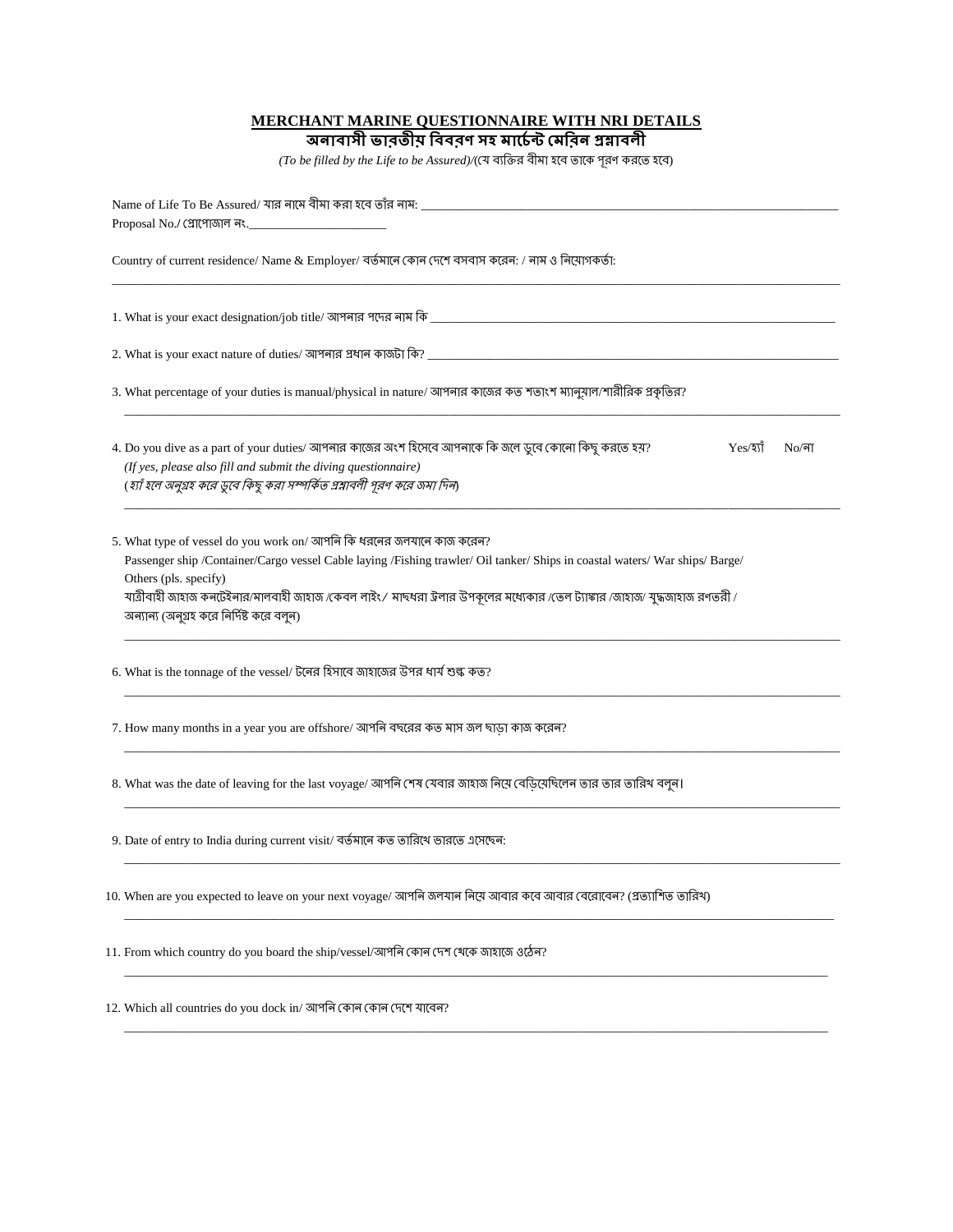13. Please provide your address below/ অনুগ্রহ করে নীচে আপনার ঠিকানা লিথুন:

| Passport details (Please provide copy of Passport)/ পাসপোর্টের বিশদ বিবরণ (অনুগ্রহ করে পাসপোর্টের প্রতিলিপি দিন):                                                                |            |
|----------------------------------------------------------------------------------------------------------------------------------------------------------------------------------|------------|
|                                                                                                                                                                                  |            |
|                                                                                                                                                                                  |            |
|                                                                                                                                                                                  |            |
|                                                                                                                                                                                  |            |
|                                                                                                                                                                                  |            |
| 14. Will premiums be directly remitted from the country of your residence or from an account in India held solely/jointly by you?                                                |            |
|                                                                                                                                                                                  |            |
|                                                                                                                                                                                  |            |
| Pls. give details of your NRI Account                                                                                                                                            |            |
| আপনি যে দেশে থাকেন সেই দেশ থেকে অথবা ভারতে আপনার নিজষ/জমেন্ট অ্যাকাউন্টের থেকে সরাসরি অর্থ কি প্রিমিয়াম হিসেবে রেমিটেন্স করবেন? অনুগ্রহ করে<br>NRI অ্যাকাউন্টের বিশদ বিবরণ দিন: |            |
|                                                                                                                                                                                  |            |
|                                                                                                                                                                                  |            |
|                                                                                                                                                                                  | Yes / No   |
| 15. Have you ever had an illness/accident as a result of your occupation                                                                                                         | হ্যাঁ / না |
| আপনার পেশায় আপনি কি কথনও আঘাত/দুর্ঘটনার সম্মুখীন হয়েছেন?<br>If yes, please give details/ হ্যাঁ হলে, অনুগ্রহ করে তার বিশদ বিবরণ দিন                                             |            |
|                                                                                                                                                                                  |            |
| 16. Do you suffer from any health problems such as epilepsy etc                                                                                                                  | Yes / No   |
| আপনি কি মৃগীরোগের মতো কোনো রোগে ভোগেন?<br>If yes, please give details / হ্যাঁ হলে, অনুগ্ৰহ করে তার বিশদ বিবরণ দিন।                                                               | হ্যাঁ / না |

17. Is there any prosecution/legal proceeding initiated in the past or going on against you presently before any judicial forum/ authority in the country of your residence/ আপনি যে দেশে বসবাস করছেন সেই দেশের আদালতে আপনার বিরুদ্ধে কি মামলা রুজ্যআইনগত কার্যধারা হয়েছে যেথানে রায় আপনার বিরুদ্ধে গেছে? If yes, please give details/ হ্যাঁ হলে, অনুগ্রহ করে তার বিশদ বিবরণ দিন।

\_\_\_\_\_\_\_\_\_\_\_\_\_\_\_\_\_\_\_\_\_\_\_\_\_\_\_\_\_\_\_\_\_\_\_\_\_\_\_\_\_\_\_\_\_\_\_\_\_\_\_\_\_\_\_\_\_\_\_\_\_\_\_\_\_\_\_\_\_\_\_\_\_\_\_\_\_\_\_\_\_\_\_\_\_\_\_\_\_\_\_\_\_\_\_\_\_\_\_\_\_\_\_\_\_\_\_\_\_\_\_\_\_\_\_

\_\_\_\_\_\_\_\_\_\_\_\_\_\_\_\_\_\_\_\_\_\_\_\_\_\_\_\_\_\_\_\_\_\_\_\_\_\_\_\_\_\_\_\_\_\_\_\_\_\_\_\_\_\_\_\_\_\_\_\_\_\_\_\_\_\_\_\_\_\_\_\_\_\_\_\_\_\_\_\_\_\_\_\_\_\_\_\_\_\_\_\_\_\_\_\_\_\_\_\_\_\_\_\_\_\_\_\_\_\_\_\_\_\_\_

18. Name, Address, Contact details of your physician/family doctor in country of residence (if applicable)/ আপনি যে দেশে বসবাস করছেন সেথানে আপনার চিকিত্সক/পারিবারিক ডাক্তারের যোগাযোগের বিশদ বিবরণ দিন (প্রযোজন হলে):

## **Declaration by the Life To Be Assured:**

I declare that the answers I have given are, to the best of my knowledge, true and that I have not withheld any material information that may influence the assessment or acceptance of this application. I agree that this form will constitute part of my application for life assurance with Canara HSBC Oriental Bank Of Commerce Life Insurance Company Ltd (the 'Company') and that failure to disclose any material fact known to me may invalidate the contract

I am not restricted /prohibited from proposing for this policy of insurance under the laws of any country that I am subject to. I understand that my purchase of a policy of insurance from the Company may create legal, tax or other financial/ reporting obligations for me under the laws of the country of which I hold citizenship or reside in. I shall be solely responsible for undertaking and fulfilling any obligations that I may have under the laws of such country/ies and shall not hold the Company liable under any circumstance in the event of a default on my part in fulfilling the said obligations. I acknowledge and agree that any information provided by the Company is not intended to provide legal, accounting or tax advice and I shall not rely on the same in this regard. I will seek independent professional legal, accounting and tax advice prior to the purchase of the policy of insurance from the Company, where necessary.